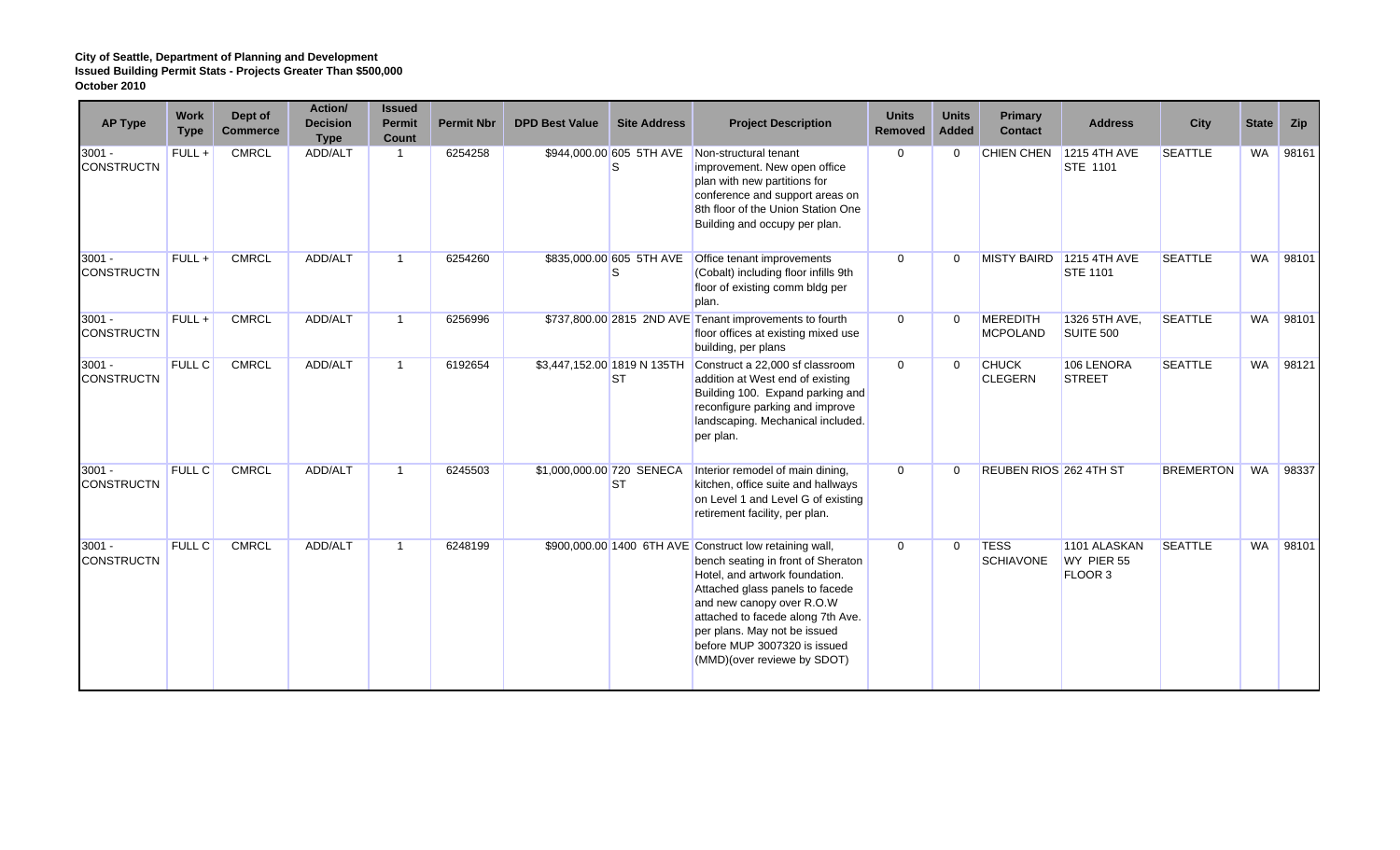| <b>AP Type</b>                | <b>Work</b><br><b>Type</b> | Dept of<br><b>Commerce</b> | Action/<br><b>Decision</b><br><b>Type</b> | <b>Issued</b><br><b>Permit</b><br>Count | <b>Permit Nbr</b> | <b>DPD Best Value</b> | <b>Site Address</b>               | <b>Project Description</b>                                                                                                                                                                                                                                                                                                                                  | <b>Units</b><br><b>Removed</b> | <b>Units</b><br><b>Added</b> | Primary<br><b>Contact</b>       | <b>Address</b>                         | City              | <b>State</b> | Zip   |
|-------------------------------|----------------------------|----------------------------|-------------------------------------------|-----------------------------------------|-------------------|-----------------------|-----------------------------------|-------------------------------------------------------------------------------------------------------------------------------------------------------------------------------------------------------------------------------------------------------------------------------------------------------------------------------------------------------------|--------------------------------|------------------------------|---------------------------------|----------------------------------------|-------------------|--------------|-------|
| $3001 -$<br><b>CONSTRUCTN</b> | <b>FULL</b>                | <b>IND</b>                 | ADD/ALT                                   | $\overline{1}$                          | 6257165           | \$2,023,000.00 3900   | <b>MONTLAKE</b><br><b>BLVD NE</b> | Remove existing roof membrane<br>and construct maintenance<br>access stairs, ladders and<br>mechanical platforms, per plans<br>(UW IMA bldg)                                                                                                                                                                                                                | 0                              | $\Omega$                     | <b>DEREK</b><br><b>STACK</b>    | 1050 N 38TH<br><b>STREET</b>           | <b>SEATTLE</b>    | WA           | 98103 |
| $3001 -$<br><b>CONSTRUCTN</b> | $FULL +$                   | <b>INST</b>                | ADD/ALT                                   | $\mathbf{1}$                            | 6244899           | \$1,351,599.00 10000  | <sub>S</sub>                      | Excavate site to create bio-cells,<br>AIRPORT WAY holding ponds(s), and berms for<br>wetland mitigation, per plans.                                                                                                                                                                                                                                         | $\mathbf 0$                    | $\Omega$                     | <b>ARNEL</b><br><b>VALMONTE</b> | 700 5TH AV<br>#4900                    | <b>SEATTLE</b>    | <b>WA</b>    | 98104 |
| $3001 -$<br><b>CONSTRUCTN</b> | $FULL +$                   | <b>INST</b>                | ADD/ALT                                   | $\overline{1}$                          | 6256108           |                       |                                   | \$1,600,000.00 1900 9TH AVE Construct tenant improvements to<br>existing research building on floor<br>1 at the aquatics suite, per plan                                                                                                                                                                                                                    | $\mathbf 0$                    | $\Omega$                     | JON O'HARE                      | <b>26456 MARINE</b><br><b>VIEW DRS</b> | <b>DES MOINES</b> | WA           | 98198 |
| $3001 -$<br><b>CONSTRUCTN</b> | <b>FULL C</b>              | <b>INST</b>                | ADD/ALT                                   | $\overline{1}$                          | 6239116           |                       | <b>ST</b>                         | \$1,300,000.00 411 BOSTON Substantial Alterations to (Brick<br>Building) historic Queen Anne<br>Elementary School with seismic<br>upgrades, access ramp(s)<br>accessible bathrooms and other<br>interior alterations, with<br>mechanical alterations and new<br>sprinklers throughout per plans.<br>(Reviews and processing for (3)<br>ap's under 6239116). | $\Omega$                       | $\Omega$                     |                                 |                                        |                   |              |       |
| $3001 -$<br><b>CONSTRUCTN</b> | <b>FULL C</b>              | <b>INST</b>                | ADD/ALT                                   | $\mathbf{1}$                            | 6247794           |                       | <b>ST</b>                         | \$1,700,000.00 411 BOSTON Substantial Alterations to (Central<br>Wood Building) historic Queen<br>Anne Elementary School with<br>seismic upgrades, new<br>mechanical, new access ramps<br>and accessible bathrooms and<br>other interior improvements per<br>plans. (Reviews and processing<br>for (3) ap's under 6239116)                                  | $\mathbf 0$                    | $\Omega$                     |                                 |                                        |                   |              |       |
| $3001 -$<br><b>CONSTRUCTN</b> | <b>FULL C</b>              | <b>INST</b>                | ADD/ALT                                   | $\mathbf{1}$                            | 6251461           |                       |                                   | \$1,000,000.00 500 17TH AVE Initial TI for two neurosurgical<br>operating rooms (#4 and #6) on<br>level B, per plan.                                                                                                                                                                                                                                        | $\mathbf 0$                    | $\Omega$                     | JON FRYE                        | 223 YALE AVE<br><b>NORTH</b>           | <b>SEATTLE</b>    | <b>WA</b>    | 98109 |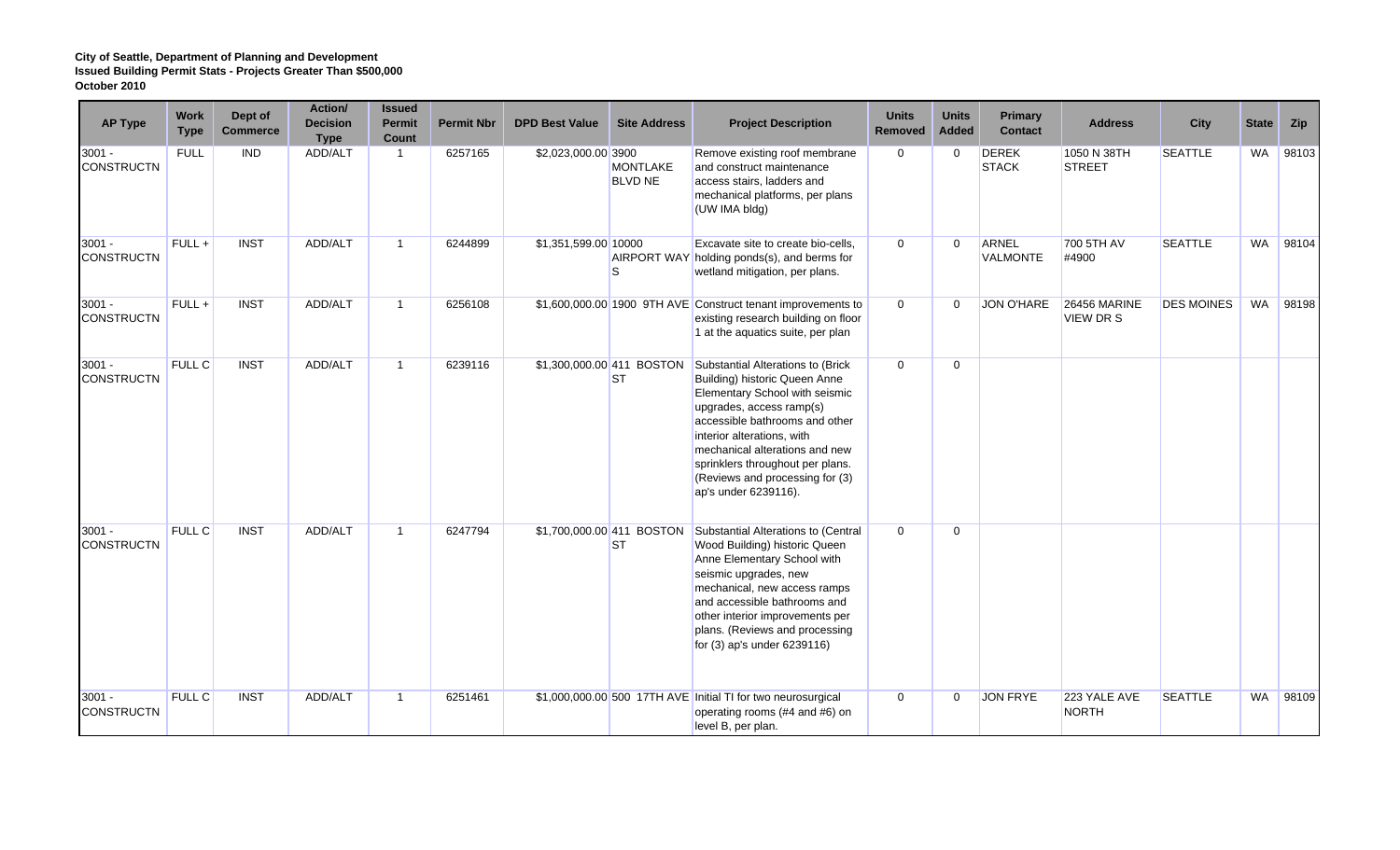| <b>AP Type</b>                       | <b>Work</b><br><b>Type</b> | Dept of<br><b>Commerce</b> | Action/<br><b>Decision</b><br><b>Type</b> | <b>Issued</b><br><b>Permit</b><br><b>Count</b> | <b>Permit Nbr</b>  | <b>DPD Best Value</b>     | <b>Site Address</b>                     | <b>Project Description</b>                                                                                                                                  | <b>Units</b><br><b>Removed</b> | <b>Units</b><br><b>Added</b> | <b>Primary</b><br><b>Contact</b>           | <b>Address</b>                                  | <b>City</b>       | <b>State</b> | Zip   |
|--------------------------------------|----------------------------|----------------------------|-------------------------------------------|------------------------------------------------|--------------------|---------------------------|-----------------------------------------|-------------------------------------------------------------------------------------------------------------------------------------------------------------|--------------------------------|------------------------------|--------------------------------------------|-------------------------------------------------|-------------------|--------------|-------|
| <b>COMMERCIAL ADD ALT</b>            |                            |                            | 12                                        |                                                | \$ 16,838,551.00   |                           |                                         | 0                                                                                                                                                           | $\mathbf 0$                    |                              |                                            |                                                 |                   |              |       |
| $3003 -$<br><b>BLANKET</b>           | <b>FULL C</b>              | <b>CMRCL</b>               | <b>CHILD</b>                              | $\overline{1}$                                 | 6262304            |                           |                                         | \$7,497,107.00 1201 3RD AVE Blanket Permit for interior non-<br>structural alterations to 10-14, 39,<br>$41 - 47$ .                                         | $\Omega$                       | $\Omega$                     | LAUREL<br><b>VANEK</b>                     | 16880 SW<br><b>LICORICE WY</b>                  | <b>NEWCASTLE</b>  | <b>WA</b>    | 98059 |
| <b>COMMERCIAL TENANT IMPROVEMENT</b> |                            |                            | $\overline{1}$                            |                                                | \$<br>7,497,107.00 |                           |                                         | $\bf{0}$                                                                                                                                                    | $\mathbf{0}$                   |                              |                                            |                                                 |                   |              |       |
| $1004 -$<br><b>MECHANICAL</b>        | <b>FULL C</b>              | <b>CMRCL</b>               | <b>MECHANICAL</b>                         | $\mathbf{1}$                                   | 6253954            |                           | <sub>S</sub>                            | \$796,000.00 1505 6TH AVE Installing new heating and cooling<br>and chilled water and a new VAV<br>air distribution system per plan                         | $\Omega$                       | $\Omega$                     | <b>JOHN</b><br><b>CHAPMAN</b>              | 1128 8TH ST                                     | <b>KIRKLAND</b>   | <b>WA</b>    | 98033 |
| <b>MECHANICAL ONLY</b>               |                            |                            |                                           | $\overline{\mathbf{1}}$                        |                    | \$<br>796.000.00          |                                         |                                                                                                                                                             | $\bf{0}$                       | $\mathbf{0}$                 |                                            |                                                 |                   |              |       |
| $3001 -$<br><b>CONSTRUCTN</b>        | <b>FULL C</b>              | <b>CMRCL</b>               | <b>NEW</b>                                | $\overline{1}$                                 | 6142782            |                           |                                         | \$84,858,871.00 2121 6TH AVE Phase III of III to construct a<br>mixed use building complete<br>building- structural & architectural<br>and occupy per plan. | $\Omega$                       | 654                          | <b>JEFFREY</b><br><b>PELLETIER</b>         | 1301 FIRST AVE SEATTLE<br>SUITE 301             |                   | <b>WA</b>    | 98101 |
| $3001 -$<br><b>CONSTRUCTN</b>        | <b>FULL C</b>              | <b>INST</b>                | <b>NEW</b>                                | $\mathbf{1}$                                   | 6252079            | \$800,000.00 1315 NE      | <b>CAMPUS</b><br>PKWY                   | Shoring and excavation for new<br>UW residential building, per plan                                                                                         | $\mathbf 0$                    | 230                          | <b>JODI</b><br><b>PATTERSON</b><br>-O'HARE | <b>26456 MARINE</b><br><b>VIEW DRS</b>          | <b>DES MOINES</b> | WA           | 98198 |
| $3001 -$<br><b>CONSTRUCTN</b>        | <b>FULL C</b>              | <b>MF</b>                  | <b>NEW</b>                                | $\mathbf{1}$                                   | 6119774            | \$8,972,956.00 14349 15TH | AVE NE                                  | Construct multi-family structure<br>with below grade parking and<br>occupy per plans.                                                                       | $\Omega$                       | 65                           | KELLY SHYNE 512 2ND AVE                    |                                                 | <b>SEATTLE</b>    | <b>WA</b>    | 98104 |
| $3001 -$<br><b>CONSTRUCTN</b>        | <b>FULL C</b>              | <b>MF</b>                  | <b>NEW</b>                                | $\overline{1}$                                 | 6252103            |                           | E                                       | \$811,003.00 202 18TH AVE Establish use as and construct a<br>new four unit townhouse with<br>surface parking per plan.                                     | $\Omega$                       |                              | <b>BRADLEY</b><br><b>KHOURI</b>            | 210 S JACKSON SEATTLE<br><b>STREET</b>          |                   | <b>WA</b>    | 98104 |
| $3001 -$<br><b>CONSTRUCTN</b>        | <b>FULL C</b>              | <b>MF</b>                  | <b>NEW</b>                                | $\overline{1}$                                 | 6254233            | \$500,124.00 2811 SW      | <b>MORGAN ST</b>                        | Establish use and construct 3 unit<br>townhouse (bldg 9) with attached<br>garages per plan (Review &<br>process 9 AP's under 6254233).                      | $\Omega$                       |                              |                                            | RON BOWEN 11624 SE 5TH ST BELLEVUE<br>SUITE 200 |                   | <b>WA</b>    | 98009 |
| $3001 -$<br><b>CONSTRUCTN</b>        | <b>FULL C</b>              | <b>MF</b>                  | <b>NEW</b>                                | $\mathbf{1}$                                   | 6254234            | \$500,124.00 2817 SW      | <b>MORGAN ST</b>                        | Establish use and constuct one 3<br>unit townhome (bldg 10) with<br>attached garage per plan (Review<br>& process 9 AP's under 6254233).                    | $\Omega$                       | 3                            | <b>RON BOWEN</b>                           | 11624 SE 5TH ST BELLEVUE<br>SUITE 200           |                   | <b>WA</b>    | 98009 |
| $3001 -$<br><b>CONSTRUCTN</b>        | FULL C                     | <b>MF</b>                  | <b>NEW</b>                                | $\overline{1}$                                 | 6254235            |                           | \$500,124.00 6510 29TH<br><b>AVE SW</b> | Establish use and construct one 3-<br>unit townhome (bldg 11) with<br>attached garage per plan (Review<br>& process 9 AP's under 6254233).                  | $\Omega$                       | 3                            |                                            | RON BOWEN 11624 SE 5TH ST BELLEVUE<br>SUITE 200 |                   | <b>WA</b>    | 98009 |